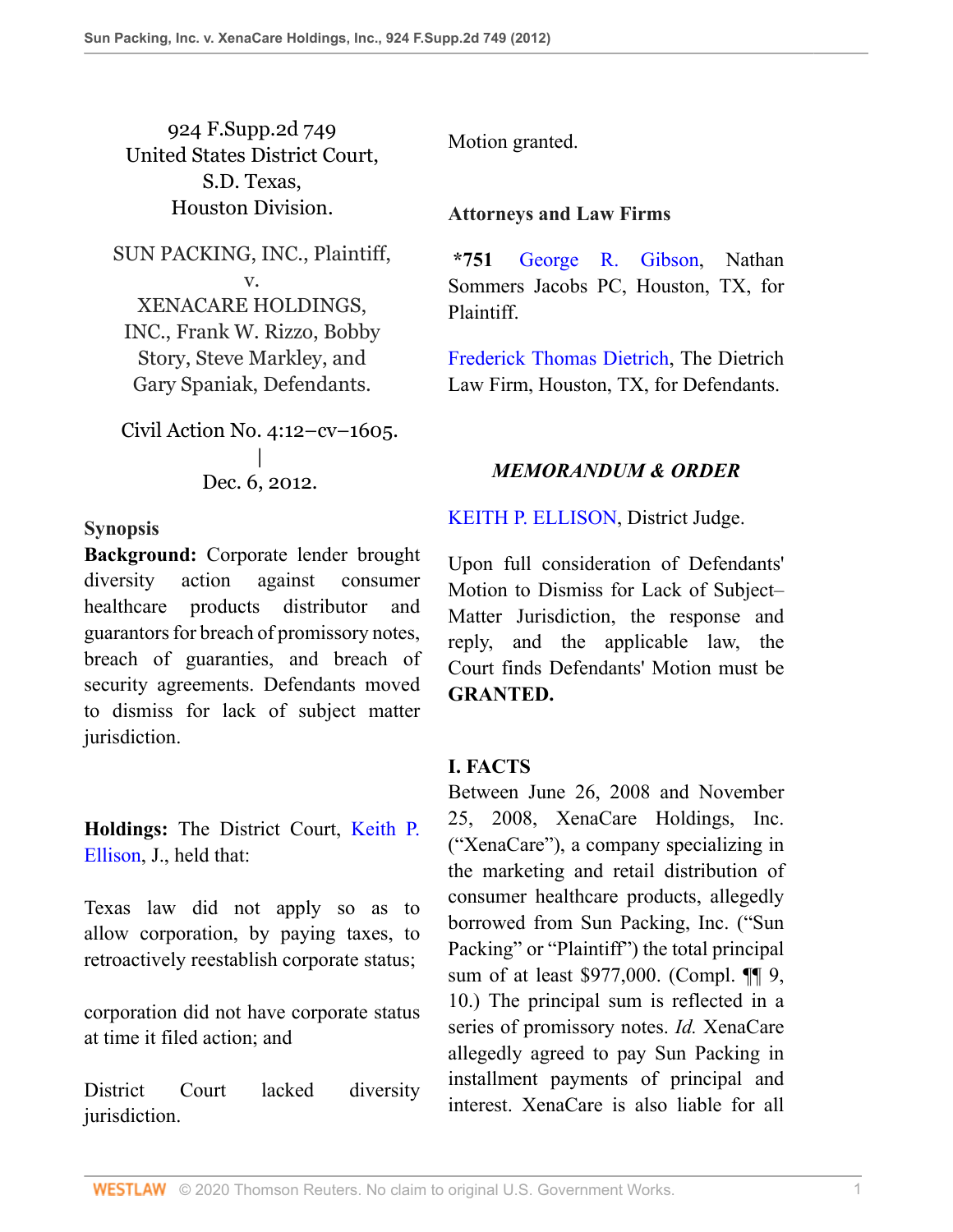reasonable fees and expenses incurred by Sun Packing in enforcing the notes. *Id.*

The individual Defendants, Rizzo, Story, Markley, and Spaniak, (the "Guarantors"), executed Guaranty Agreements for each of the notes in which they agreed personally to guaranty the full payment of the indebtedness under the notes. *Id.* Additionally, the Guarantors granted to Sun Packing a first priority security interest lien in their shares of XenaCare's common stock. (Compl. ¶ 12.)

Plaintiff alleges that XenaCare and Guarantors are in default under the respective debt instruments. (Compl. ¶ 13.) Specifically, Plaintiff alleges three causes of action: breach of promissory notes, breach of guaranties, and breach of security agreements. (Compl. ¶¶ 14, 15, 16.)

Defendants XenaCare, Frank Rizzo, and Bobby Story (collectively referred to as "Defendants") bring this Motion to Dismiss for Lack of Subject–Matter Jurisdiction. Sun Packing filed this suit on May 25, 2012, solely under diversity jurisdiction. [28 U.S.C.A. § 1332](http://www.westlaw.com/Link/Document/FullText?findType=L&pubNum=1000546&cite=28USCAS1332&originatingDoc=I87cd8c993fe211e28a21ccb9036b2470&refType=LQ&originationContext=document&vr=3.0&rs=cblt1.0&transitionType=DocumentItem&contextData=(sc.UserEnteredCitation)). The parties dispute whether complete diversity of citizenship exists. Defendants first moved to dismiss the case on July 31, 2012, and subsequently requested discovery on jurisdiction. This Court granted limited discovery and provided parties until September 25, 2012 to complete discovery. As discovery on this issue is complete, and the Amended Motion is ripe, the Court now considers the jurisdictional question presented.

#### **II. LEGAL STANDARD**

 Motions filed under [Rule 12\(b\)\(1\) of the](http://www.westlaw.com/Link/Document/FullText?findType=L&pubNum=1004365&cite=USFRCPR12&originatingDoc=I87cd8c993fe211e28a21ccb9036b2470&refType=LQ&originationContext=document&vr=3.0&rs=cblt1.0&transitionType=DocumentItem&contextData=(sc.UserEnteredCitation)) [Federal Rules of Civil Procedure](http://www.westlaw.com/Link/Document/FullText?findType=L&pubNum=1004365&cite=USFRCPR12&originatingDoc=I87cd8c993fe211e28a21ccb9036b2470&refType=LQ&originationContext=document&vr=3.0&rs=cblt1.0&transitionType=DocumentItem&contextData=(sc.UserEnteredCitation)) allow a party to challenge the subject matter jurisdiction of the district court to hear a case. Fed.R.Civ.P.  $12(b)(1)$ . Lack of subject matter jurisdiction may be found using (1) the complaint alone; (2) the complaint supplemented by undisputed facts evidenced in the record; or (3) the complaint supplemented by undisputed facts plus the court's resolution of disputed facts. *[Barrera–Montenegro v. United](http://www.westlaw.com/Link/Document/FullText?findType=Y&serNum=1996038484&pubNum=506&originatingDoc=I87cd8c993fe211e28a21ccb9036b2470&refType=RP&fi=co_pp_sp_506_659&originationContext=document&vr=3.0&rs=cblt1.0&transitionType=DocumentItem&contextData=(sc.UserEnteredCitation)#co_pp_sp_506_659) States,* [74 F.3d 657, 659 \(5th Cir.1996\).](http://www.westlaw.com/Link/Document/FullText?findType=Y&serNum=1996038484&pubNum=506&originatingDoc=I87cd8c993fe211e28a21ccb9036b2470&refType=RP&fi=co_pp_sp_506_659&originationContext=document&vr=3.0&rs=cblt1.0&transitionType=DocumentItem&contextData=(sc.UserEnteredCitation)#co_pp_sp_506_659) The burden of proof for a [Rule 12\(b\)](http://www.westlaw.com/Link/Document/FullText?findType=L&pubNum=1004365&cite=USFRCPR12&originatingDoc=I87cd8c993fe211e28a21ccb9036b2470&refType=LQ&originationContext=document&vr=3.0&rs=cblt1.0&transitionType=DocumentItem&contextData=(sc.UserEnteredCitation)) [\(1\)](http://www.westlaw.com/Link/Document/FullText?findType=L&pubNum=1004365&cite=USFRCPR12&originatingDoc=I87cd8c993fe211e28a21ccb9036b2470&refType=LQ&originationContext=document&vr=3.0&rs=cblt1.0&transitionType=DocumentItem&contextData=(sc.UserEnteredCitation)) **\*752** motion to dismiss is on the party asserting jurisdiction. *[McDaniel v.](http://www.westlaw.com/Link/Document/FullText?findType=Y&serNum=1995200195&pubNum=345&originatingDoc=I87cd8c993fe211e28a21ccb9036b2470&refType=RP&fi=co_pp_sp_345_307&originationContext=document&vr=3.0&rs=cblt1.0&transitionType=DocumentItem&contextData=(sc.UserEnteredCitation)#co_pp_sp_345_307) United States,* [899 F.Supp. 305, 307](http://www.westlaw.com/Link/Document/FullText?findType=Y&serNum=1995200195&pubNum=345&originatingDoc=I87cd8c993fe211e28a21ccb9036b2470&refType=RP&fi=co_pp_sp_345_307&originationContext=document&vr=3.0&rs=cblt1.0&transitionType=DocumentItem&contextData=(sc.UserEnteredCitation)#co_pp_sp_345_307) [\(E.D.Tex.1995\)](http://www.westlaw.com/Link/Document/FullText?findType=Y&serNum=1995200195&pubNum=345&originatingDoc=I87cd8c993fe211e28a21ccb9036b2470&refType=RP&fi=co_pp_sp_345_307&originationContext=document&vr=3.0&rs=cblt1.0&transitionType=DocumentItem&contextData=(sc.UserEnteredCitation)#co_pp_sp_345_307). Accordingly, the plaintiff constantly bears the burden of proof that jurisdiction does in fact exist. *[Menchaca v.](http://www.westlaw.com/Link/Document/FullText?findType=Y&serNum=1980102180&pubNum=350&originatingDoc=I87cd8c993fe211e28a21ccb9036b2470&refType=RP&fi=co_pp_sp_350_511&originationContext=document&vr=3.0&rs=cblt1.0&transitionType=DocumentItem&contextData=(sc.UserEnteredCitation)#co_pp_sp_350_511) [Chrysler Credit Corp.,](http://www.westlaw.com/Link/Document/FullText?findType=Y&serNum=1980102180&pubNum=350&originatingDoc=I87cd8c993fe211e28a21ccb9036b2470&refType=RP&fi=co_pp_sp_350_511&originationContext=document&vr=3.0&rs=cblt1.0&transitionType=DocumentItem&contextData=(sc.UserEnteredCitation)#co_pp_sp_350_511)* 613 F.2d 507, 511 [\(5th Cir.1980\).](http://www.westlaw.com/Link/Document/FullText?findType=Y&serNum=1980102180&pubNum=350&originatingDoc=I87cd8c993fe211e28a21ccb9036b2470&refType=RP&fi=co_pp_sp_350_511&originationContext=document&vr=3.0&rs=cblt1.0&transitionType=DocumentItem&contextData=(sc.UserEnteredCitation)#co_pp_sp_350_511)

 Dismissal of a plaintiff's case because the court lacks subject matter jurisdiction is not a determination of the merits and does not prevent the plaintiff from pursuing a claim in a court that does have proper jurisdiction. *[Hitt v. City of Pasadena,](http://www.westlaw.com/Link/Document/FullText?findType=Y&serNum=1977123591&pubNum=350&originatingDoc=I87cd8c993fe211e28a21ccb9036b2470&refType=RP&fi=co_pp_sp_350_608&originationContext=document&vr=3.0&rs=cblt1.0&transitionType=DocumentItem&contextData=(sc.UserEnteredCitation)#co_pp_sp_350_608)* 561 [F.2d 606, 608 \(5th Cir.1977\)](http://www.westlaw.com/Link/Document/FullText?findType=Y&serNum=1977123591&pubNum=350&originatingDoc=I87cd8c993fe211e28a21ccb9036b2470&refType=RP&fi=co_pp_sp_350_608&originationContext=document&vr=3.0&rs=cblt1.0&transitionType=DocumentItem&contextData=(sc.UserEnteredCitation)#co_pp_sp_350_608) (per curiam).

### **III. ANALYSIS**

Defendants' main argument is that Sun Packing was not a real party in interest at the time of filing, and thus did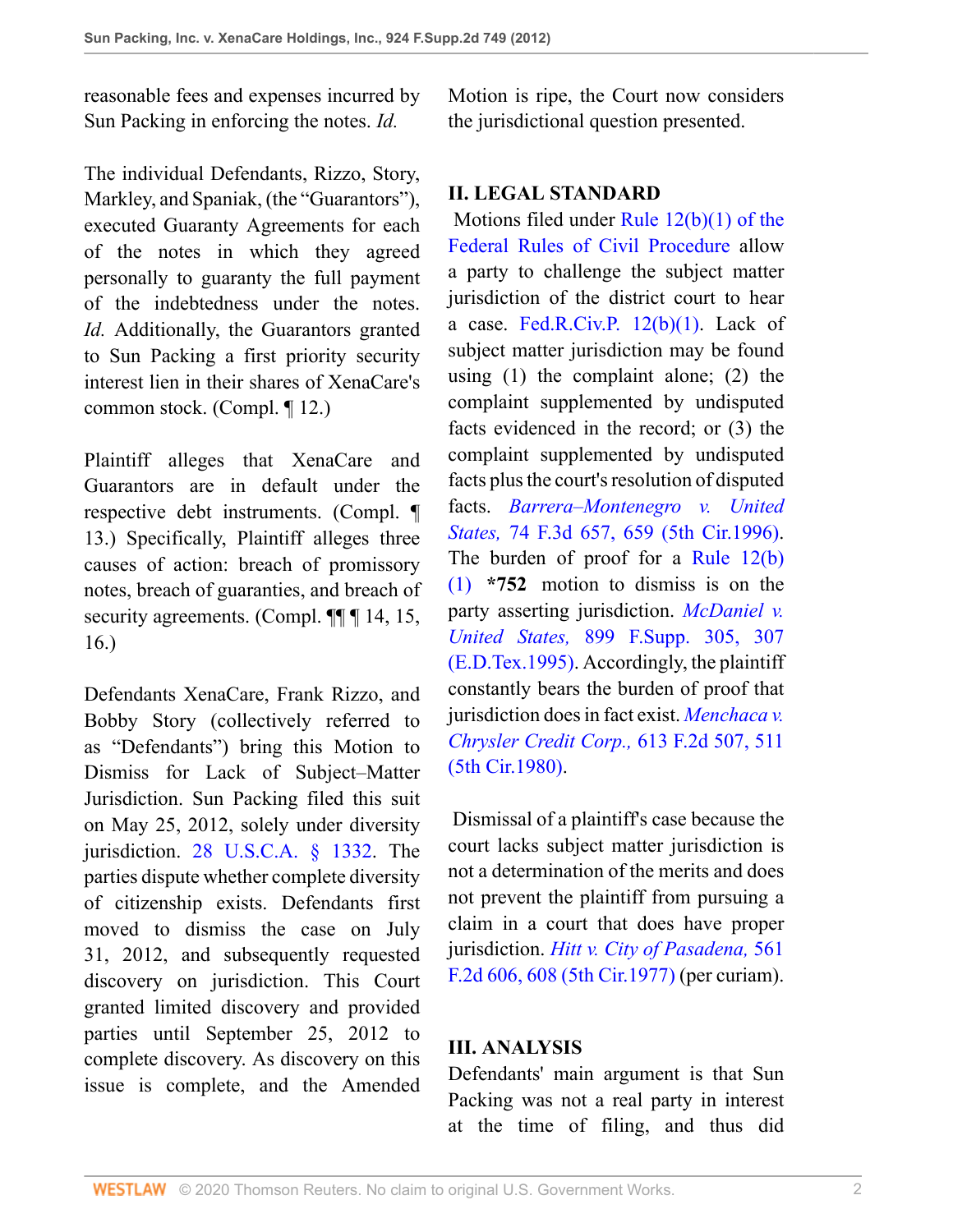not have the right to sue. Defendants argue that Sun Packing lost its corporate privileges, and did not regain them until after filing the suit. Defendants allege that, if Sun Packing had forfeited its corporate privileges, its citizenship would be determined by the citizenship of its stockholders. Defendants argue that the sole stockholder's citizenship is Florida, not Texas, thus destroying complete diversity.

Plaintiff does not dispute that it was delinquent in paying its franchise taxes. By March 29, 2012, Sun Packing had forfeited its corporate privileges. (Doc. No. 35–8.) Plaintiff's affidavit demonstrates that it paid its corporate taxes by August 15, 2012, about three months after filing this lawsuit. (Doc. No. 39–A.) Plaintiff's status as a corporation was reinstated on October 24, 2012. *Id.* Although Plaintiff was without its corporate privileges between March and October, Plaintiff argues that, once it revived its corporate charter, that charter "related back" to May 25, 2012, the time of filing.

Diversity is determined at the time of the filing of the complaint (the "timeof-filing" rule). It has long been the case that "the jurisdiction of the Court depends upon the state of things at the time of the action brought." *[Mollan v.](http://www.westlaw.com/Link/Document/FullText?findType=Y&serNum=1800125610&pubNum=780&originatingDoc=I87cd8c993fe211e28a21ccb9036b2470&refType=RP&fi=co_pp_sp_780_539&originationContext=document&vr=3.0&rs=cblt1.0&transitionType=DocumentItem&contextData=(sc.UserEnteredCitation)#co_pp_sp_780_539) Torrance,* [22 U.S. 537, 539, 9 Wheat. 537,](http://www.westlaw.com/Link/Document/FullText?findType=Y&serNum=1800125610&pubNum=780&originatingDoc=I87cd8c993fe211e28a21ccb9036b2470&refType=RP&fi=co_pp_sp_780_539&originationContext=document&vr=3.0&rs=cblt1.0&transitionType=DocumentItem&contextData=(sc.UserEnteredCitation)#co_pp_sp_780_539) [6 L.Ed. 154 \(1824\)](http://www.westlaw.com/Link/Document/FullText?findType=Y&serNum=1800125610&pubNum=780&originatingDoc=I87cd8c993fe211e28a21ccb9036b2470&refType=RP&fi=co_pp_sp_780_539&originationContext=document&vr=3.0&rs=cblt1.0&transitionType=DocumentItem&contextData=(sc.UserEnteredCitation)#co_pp_sp_780_539). In *[Grupo Dataflux](http://www.westlaw.com/Link/Document/FullText?findType=Y&serNum=2004477014&pubNum=708&originatingDoc=I87cd8c993fe211e28a21ccb9036b2470&refType=RP&originationContext=document&vr=3.0&rs=cblt1.0&transitionType=DocumentItem&contextData=(sc.UserEnteredCitation)) [v. Atlas Global Group, L.P.,](http://www.westlaw.com/Link/Document/FullText?findType=Y&serNum=2004477014&pubNum=708&originatingDoc=I87cd8c993fe211e28a21ccb9036b2470&refType=RP&originationContext=document&vr=3.0&rs=cblt1.0&transitionType=DocumentItem&contextData=(sc.UserEnteredCitation))* 541 U.S. [567, 124 S.Ct. 1920, 158 L.Ed.2d 866](http://www.westlaw.com/Link/Document/FullText?findType=Y&serNum=2004477014&pubNum=708&originatingDoc=I87cd8c993fe211e28a21ccb9036b2470&refType=RP&originationContext=document&vr=3.0&rs=cblt1.0&transitionType=DocumentItem&contextData=(sc.UserEnteredCitation)) [\(2004\),](http://www.westlaw.com/Link/Document/FullText?findType=Y&serNum=2004477014&pubNum=708&originatingDoc=I87cd8c993fe211e28a21ccb9036b2470&refType=RP&originationContext=document&vr=3.0&rs=cblt1.0&transitionType=DocumentItem&contextData=(sc.UserEnteredCitation)) the Supreme Court considered

a Texas case in which the defendant was a Mexican corporation. At the time of filing, plaintiff, a limited partnership, included two Mexican citizens, though these individuals later withdrew from the partnership. Regardless, the court found that the requisite diversity was absent at the time of filing and explained that "all challenges to subject-matter jurisdiction premised upon diversity of citizenship [are to be measured] against the state of facts that existed at the time of filing...." Put otherwise, "jurisdiction depending on the condition of the parties, is governed by that condition as it was at the commencement of the suit." *Id.* [at 571,](http://www.westlaw.com/Link/Document/FullText?findType=Y&serNum=2004477014&pubNum=708&originatingDoc=I87cd8c993fe211e28a21ccb9036b2470&refType=RP&originationContext=document&vr=3.0&rs=cblt1.0&transitionType=DocumentItem&contextData=(sc.UserEnteredCitation)) [124 S.Ct. 1920](http://www.westlaw.com/Link/Document/FullText?findType=Y&serNum=2004477014&pubNum=708&originatingDoc=I87cd8c993fe211e28a21ccb9036b2470&refType=RP&originationContext=document&vr=3.0&rs=cblt1.0&transitionType=DocumentItem&contextData=(sc.UserEnteredCitation)) (quoting *[Conolly v. Taylor,](http://www.westlaw.com/Link/Document/FullText?findType=Y&serNum=1800149707&pubNum=780&originatingDoc=I87cd8c993fe211e28a21ccb9036b2470&refType=RP&originationContext=document&vr=3.0&rs=cblt1.0&transitionType=DocumentItem&contextData=(sc.UserEnteredCitation))* [27 U.S. 556, 2 Pet. 556, 565, 7 L.Ed. 518](http://www.westlaw.com/Link/Document/FullText?findType=Y&serNum=1800149707&pubNum=780&originatingDoc=I87cd8c993fe211e28a21ccb9036b2470&refType=RP&originationContext=document&vr=3.0&rs=cblt1.0&transitionType=DocumentItem&contextData=(sc.UserEnteredCitation))  $(1829)$ ).

Plaintiff cites Texas law for the proposition that any defect caused by the delinquent payment of its taxes was cured by the later payment. Plaintiff argues that its revived corporate status related back to the time of filing. [Tex.](http://www.westlaw.com/Link/Document/FullText?findType=L&pubNum=1000185&cite=TXTXS171.258&originatingDoc=I87cd8c993fe211e28a21ccb9036b2470&refType=LQ&originationContext=document&vr=3.0&rs=cblt1.0&transitionType=DocumentItem&contextData=(sc.UserEnteredCitation)) [Tax Code §§ 171.258](http://www.westlaw.com/Link/Document/FullText?findType=L&pubNum=1000185&cite=TXTXS171.258&originatingDoc=I87cd8c993fe211e28a21ccb9036b2470&refType=LQ&originationContext=document&vr=3.0&rs=cblt1.0&transitionType=DocumentItem&contextData=(sc.UserEnteredCitation)), [171.314](http://www.westlaw.com/Link/Document/FullText?findType=L&pubNum=1000185&cite=TXTXS171.314&originatingDoc=I87cd8c993fe211e28a21ccb9036b2470&refType=LQ&originationContext=document&vr=3.0&rs=cblt1.0&transitionType=DocumentItem&contextData=(sc.UserEnteredCitation)); *[G.](http://www.westlaw.com/Link/Document/FullText?findType=Y&serNum=1996125938&pubNum=713&originatingDoc=I87cd8c993fe211e28a21ccb9036b2470&refType=RP&fi=co_pp_sp_713_128&originationContext=document&vr=3.0&rs=cblt1.0&transitionType=DocumentItem&contextData=(sc.UserEnteredCitation)#co_pp_sp_713_128) [Richard Goins Const. Co., Inc. v. S.B.](http://www.westlaw.com/Link/Document/FullText?findType=Y&serNum=1996125938&pubNum=713&originatingDoc=I87cd8c993fe211e28a21ccb9036b2470&refType=RP&fi=co_pp_sp_713_128&originationContext=document&vr=3.0&rs=cblt1.0&transitionType=DocumentItem&contextData=(sc.UserEnteredCitation)#co_pp_sp_713_128) [McLaughlin Assocs., Inc.,](http://www.westlaw.com/Link/Document/FullText?findType=Y&serNum=1996125938&pubNum=713&originatingDoc=I87cd8c993fe211e28a21ccb9036b2470&refType=RP&fi=co_pp_sp_713_128&originationContext=document&vr=3.0&rs=cblt1.0&transitionType=DocumentItem&contextData=(sc.UserEnteredCitation)#co_pp_sp_713_128)* 930 S.W.2d [124, 128 \(Tex.App.1996\)](http://www.westlaw.com/Link/Document/FullText?findType=Y&serNum=1996125938&pubNum=713&originatingDoc=I87cd8c993fe211e28a21ccb9036b2470&refType=RP&fi=co_pp_sp_713_128&originationContext=document&vr=3.0&rs=cblt1.0&transitionType=DocumentItem&contextData=(sc.UserEnteredCitation)#co_pp_sp_713_128) ("The purpose of the statute is to enforce collection of state franchise taxes. Once a corporation pays its delinquent taxes, the corporation's disability is removed, and the corporation may sue and defend in Texas state courts."); *[M & M Const. Co., Inc. v.](http://www.westlaw.com/Link/Document/FullText?findType=Y&serNum=1988039880&pubNum=713&originatingDoc=I87cd8c993fe211e28a21ccb9036b2470&refType=RP&fi=co_pp_sp_713_555&originationContext=document&vr=3.0&rs=cblt1.0&transitionType=DocumentItem&contextData=(sc.UserEnteredCitation)#co_pp_sp_713_555) [Great Am. Ins. Co.,](http://www.westlaw.com/Link/Document/FullText?findType=Y&serNum=1988039880&pubNum=713&originatingDoc=I87cd8c993fe211e28a21ccb9036b2470&refType=RP&fi=co_pp_sp_713_555&originationContext=document&vr=3.0&rs=cblt1.0&transitionType=DocumentItem&contextData=(sc.UserEnteredCitation)#co_pp_sp_713_555)* 747 S.W.2d 552, [555 \(Tex.App.1988\)](http://www.westlaw.com/Link/Document/FullText?findType=Y&serNum=1988039880&pubNum=713&originatingDoc=I87cd8c993fe211e28a21ccb9036b2470&refType=RP&fi=co_pp_sp_713_555&originationContext=document&vr=3.0&rs=cblt1.0&transitionType=DocumentItem&contextData=(sc.UserEnteredCitation)#co_pp_sp_713_555) ("Once a corporation pays its taxes, the reinstatement of its charter will relate back and revive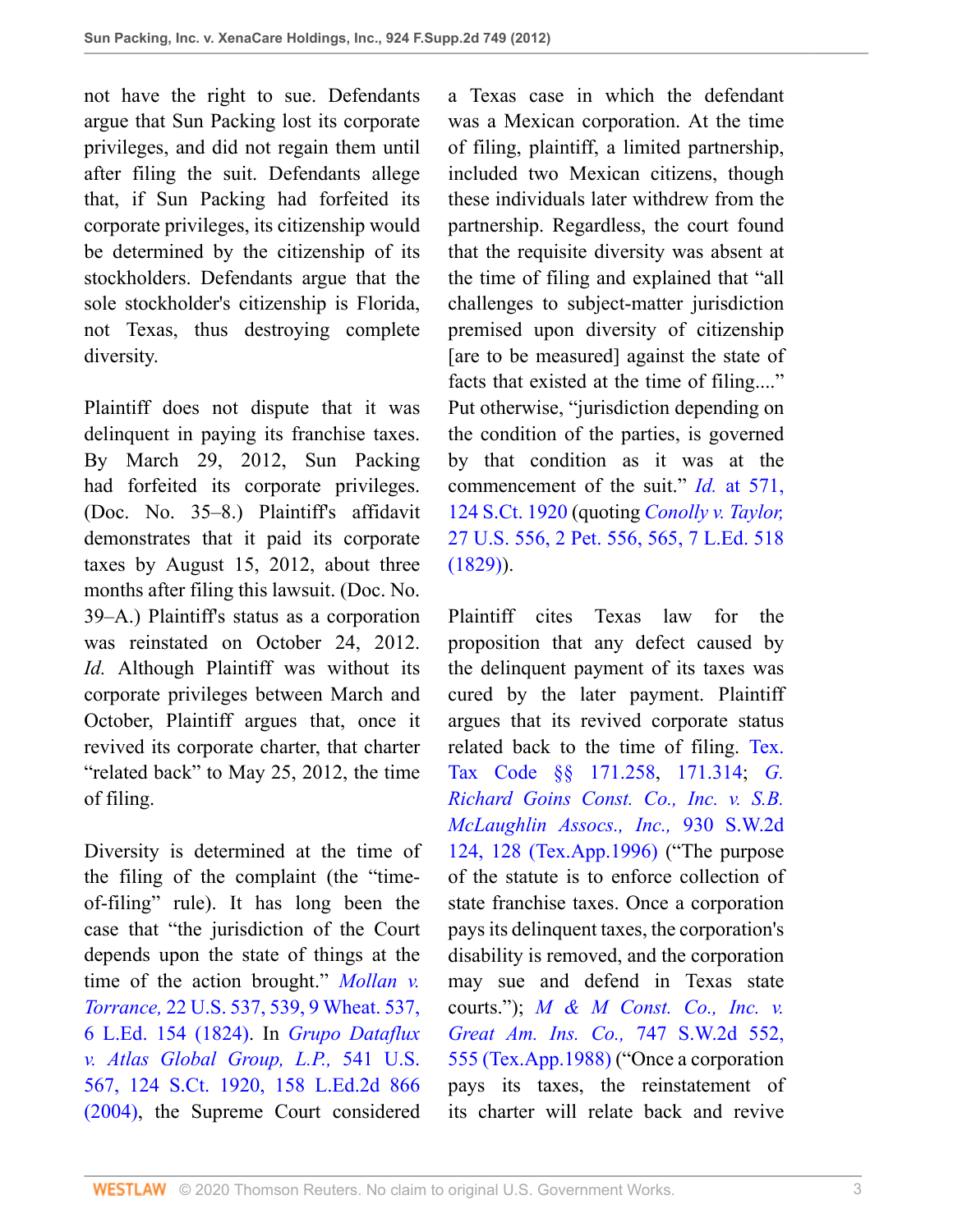whatever rights the corporation had at the time **\*753** the suit was filed.") Along with these state cases, Plaintiff cites two federal cases, but both relate to the interpretation of Texas law, rather than a federal time-of-filing issue as presented here. *[Wood v. B.L. Building Co.,](http://www.westlaw.com/Link/Document/FullText?findType=Y&serNum=2023265780&pubNum=0000999&originatingDoc=I87cd8c993fe211e28a21ccb9036b2470&refType=RP&originationContext=document&vr=3.0&rs=cblt1.0&transitionType=DocumentItem&contextData=(sc.UserEnteredCitation))* No. H03– [713, 2004 WL 5866352, at \\*17 \(S.D.Tex.](http://www.westlaw.com/Link/Document/FullText?findType=Y&serNum=2023265780&pubNum=0000999&originatingDoc=I87cd8c993fe211e28a21ccb9036b2470&refType=RP&originationContext=document&vr=3.0&rs=cblt1.0&transitionType=DocumentItem&contextData=(sc.UserEnteredCitation)) [June 22, 2004\)](http://www.westlaw.com/Link/Document/FullText?findType=Y&serNum=2023265780&pubNum=0000999&originatingDoc=I87cd8c993fe211e28a21ccb9036b2470&refType=RP&originationContext=document&vr=3.0&rs=cblt1.0&transitionType=DocumentItem&contextData=(sc.UserEnteredCitation)) (discussing plaintiff's standing with the Texas Comptroller for purposes of summary judgment), *[Midwest Mech. Contractors, Inc. v.](http://www.westlaw.com/Link/Document/FullText?findType=Y&serNum=1986149377&pubNum=350&originatingDoc=I87cd8c993fe211e28a21ccb9036b2470&refType=RP&fi=co_pp_sp_350_752&originationContext=document&vr=3.0&rs=cblt1.0&transitionType=DocumentItem&contextData=(sc.UserEnteredCitation)#co_pp_sp_350_752) [Commonwealth Constr. Co.,](http://www.westlaw.com/Link/Document/FullText?findType=Y&serNum=1986149377&pubNum=350&originatingDoc=I87cd8c993fe211e28a21ccb9036b2470&refType=RP&fi=co_pp_sp_350_752&originationContext=document&vr=3.0&rs=cblt1.0&transitionType=DocumentItem&contextData=(sc.UserEnteredCitation)#co_pp_sp_350_752)* 801 F.2d [748, 752 \(5th Cir.1986\)](http://www.westlaw.com/Link/Document/FullText?findType=Y&serNum=1986149377&pubNum=350&originatingDoc=I87cd8c993fe211e28a21ccb9036b2470&refType=RP&fi=co_pp_sp_350_752&originationContext=document&vr=3.0&rs=cblt1.0&transitionType=DocumentItem&contextData=(sc.UserEnteredCitation)#co_pp_sp_350_752) (examining whether revival of corporate privileges retroactively validated motion for stay of arbitration). This Court agrees that, for purposes of Texas *state* law, Sunpacking's privileges relate back to May 2012. However, for diversity purposes, this Court finds that the time-of-filing rule must control.

In *[ConnectU LLC v. Zuckerberg,](http://www.westlaw.com/Link/Document/FullText?findType=Y&serNum=2011946765&pubNum=4637&originatingDoc=I87cd8c993fe211e28a21ccb9036b2470&refType=RP&fi=co_pp_sp_4637_15&originationContext=document&vr=3.0&rs=cblt1.0&transitionType=DocumentItem&contextData=(sc.UserEnteredCitation)#co_pp_sp_4637_15)* 482 [F.Supp.2d 3, 15 \(D.Mass.2007\)](http://www.westlaw.com/Link/Document/FullText?findType=Y&serNum=2011946765&pubNum=4637&originatingDoc=I87cd8c993fe211e28a21ccb9036b2470&refType=RP&fi=co_pp_sp_4637_15&originationContext=document&vr=3.0&rs=cblt1.0&transitionType=DocumentItem&contextData=(sc.UserEnteredCitation)#co_pp_sp_4637_15)(*rev'd on other grounds [ConnectU LLC v.](http://www.westlaw.com/Link/Document/FullText?findType=Y&serNum=2015711788&pubNum=506&originatingDoc=I87cd8c993fe211e28a21ccb9036b2470&refType=RP&originationContext=document&vr=3.0&rs=cblt1.0&transitionType=DocumentItem&contextData=(sc.UserEnteredCitation)) Zuckerberg,* [522 F.3d 82 \(1st Cir.2008\)](http://www.westlaw.com/Link/Document/FullText?findType=Y&serNum=2015711788&pubNum=506&originatingDoc=I87cd8c993fe211e28a21ccb9036b2470&refType=RP&originationContext=document&vr=3.0&rs=cblt1.0&transitionType=DocumentItem&contextData=(sc.UserEnteredCitation))), the court decided this issue in the context of Delaware law, i.e. "whether a provision of Delaware law that permits retroactivity can affect whether federal diversity jurisdiction existed at the time of the filing of the complaint." *Id.* [at](http://www.westlaw.com/Link/Document/FullText?findType=Y&serNum=2011946765&originatingDoc=I87cd8c993fe211e28a21ccb9036b2470&refType=RP&originationContext=document&vr=3.0&rs=cblt1.0&transitionType=DocumentItem&contextData=(sc.UserEnteredCitation)) [11.](http://www.westlaw.com/Link/Document/FullText?findType=Y&serNum=2011946765&originatingDoc=I87cd8c993fe211e28a21ccb9036b2470&refType=RP&originationContext=document&vr=3.0&rs=cblt1.0&transitionType=DocumentItem&contextData=(sc.UserEnteredCitation)) The *[ConnectU](http://www.westlaw.com/Link/Document/FullText?findType=Y&serNum=2011946765&originatingDoc=I87cd8c993fe211e28a21ccb9036b2470&refType=RP&originationContext=document&vr=3.0&rs=cblt1.0&transitionType=DocumentItem&contextData=(sc.UserEnteredCitation))* Court applied the Supreme Court's reasoning from *[Grupo](http://www.westlaw.com/Link/Document/FullText?findType=Y&serNum=2004477014&originatingDoc=I87cd8c993fe211e28a21ccb9036b2470&refType=RP&originationContext=document&vr=3.0&rs=cblt1.0&transitionType=DocumentItem&contextData=(sc.UserEnteredCitation))* and decided that to allow a retroactive provision under Delaware law "would be to permit a subsequent event to dictate diversity," and to allow retroactivity "would foster precisely the type of litigation and uncertainty that the time-offiling rule seeks to avoid." *Id.* [at 19.](http://www.westlaw.com/Link/Document/FullText?findType=Y&serNum=2011946765&originatingDoc=I87cd8c993fe211e28a21ccb9036b2470&refType=RP&originationContext=document&vr=3.0&rs=cblt1.0&transitionType=DocumentItem&contextData=(sc.UserEnteredCitation))

In *Symes v. Harris,* [472 F.3d 754 \(10th](http://www.westlaw.com/Link/Document/FullText?findType=Y&serNum=2010950481&pubNum=506&originatingDoc=I87cd8c993fe211e28a21ccb9036b2470&refType=RP&originationContext=document&vr=3.0&rs=cblt1.0&transitionType=DocumentItem&contextData=(sc.UserEnteredCitation)) [Cir.2006\)](http://www.westlaw.com/Link/Document/FullText?findType=Y&serNum=2010950481&pubNum=506&originatingDoc=I87cd8c993fe211e28a21ccb9036b2470&refType=RP&originationContext=document&vr=3.0&rs=cblt1.0&transitionType=DocumentItem&contextData=(sc.UserEnteredCitation)), the Tenth Circuit considered the opposite question, whether the district court lacked jurisdiction when the remedy the plaintiffs sought, if granted, would retroactively render them part owners of the defendant and thereby destroy complete diversity. Citing *[Grupo,](http://www.westlaw.com/Link/Document/FullText?findType=Y&serNum=2004477014&originatingDoc=I87cd8c993fe211e28a21ccb9036b2470&refType=RP&originationContext=document&vr=3.0&rs=cblt1.0&transitionType=DocumentItem&contextData=(sc.UserEnteredCitation))* the Tenth Circuit overturned the district court's finding that it did not have jurisdiction, finding that "the district court's speculation that a post-filing event could destroy diversity by virtue of the plaintiffs' retroactive ownership of RIL [the defendant] directly conflicts with the general rule that the court determines the parties' citizenship as of the time when the complaint was filed." *Symes,* [472 F.3d at](http://www.westlaw.com/Link/Document/FullText?findType=Y&serNum=2010950481&pubNum=506&originatingDoc=I87cd8c993fe211e28a21ccb9036b2470&refType=RP&fi=co_pp_sp_506_758&originationContext=document&vr=3.0&rs=cblt1.0&transitionType=DocumentItem&contextData=(sc.UserEnteredCitation)#co_pp_sp_506_758) [758–59.](http://www.westlaw.com/Link/Document/FullText?findType=Y&serNum=2010950481&pubNum=506&originatingDoc=I87cd8c993fe211e28a21ccb9036b2470&refType=RP&fi=co_pp_sp_506_758&originationContext=document&vr=3.0&rs=cblt1.0&transitionType=DocumentItem&contextData=(sc.UserEnteredCitation)#co_pp_sp_506_758) The *[Symes](http://www.westlaw.com/Link/Document/FullText?findType=Y&serNum=2010950481&originatingDoc=I87cd8c993fe211e28a21ccb9036b2470&refType=RP&originationContext=document&vr=3.0&rs=cblt1.0&transitionType=DocumentItem&contextData=(sc.UserEnteredCitation))* court also found that accepting the district court's retroactivity analysis would run counter to other rules relating to [§ 1332](http://www.westlaw.com/Link/Document/FullText?findType=L&pubNum=1000546&cite=28USCAS1332&originatingDoc=I87cd8c993fe211e28a21ccb9036b2470&refType=LQ&originationContext=document&vr=3.0&rs=cblt1.0&transitionType=DocumentItem&contextData=(sc.UserEnteredCitation)) jurisdiction:

> For example, it is well settled that a district court does not lack [§ 1332](http://www.westlaw.com/Link/Document/FullText?findType=L&pubNum=1000546&cite=28USCAS1332&originatingDoc=I87cd8c993fe211e28a21ccb9036b2470&refType=LQ&originationContext=document&vr=3.0&rs=cblt1.0&transitionType=DocumentItem&contextData=(sc.UserEnteredCitation)) jurisdiction if a plaintiff ultimately recovers less than the required jurisdictional amount, if the district court dismisses part of the plaintiff's claim on a motion for summary judgment (thereby reducing the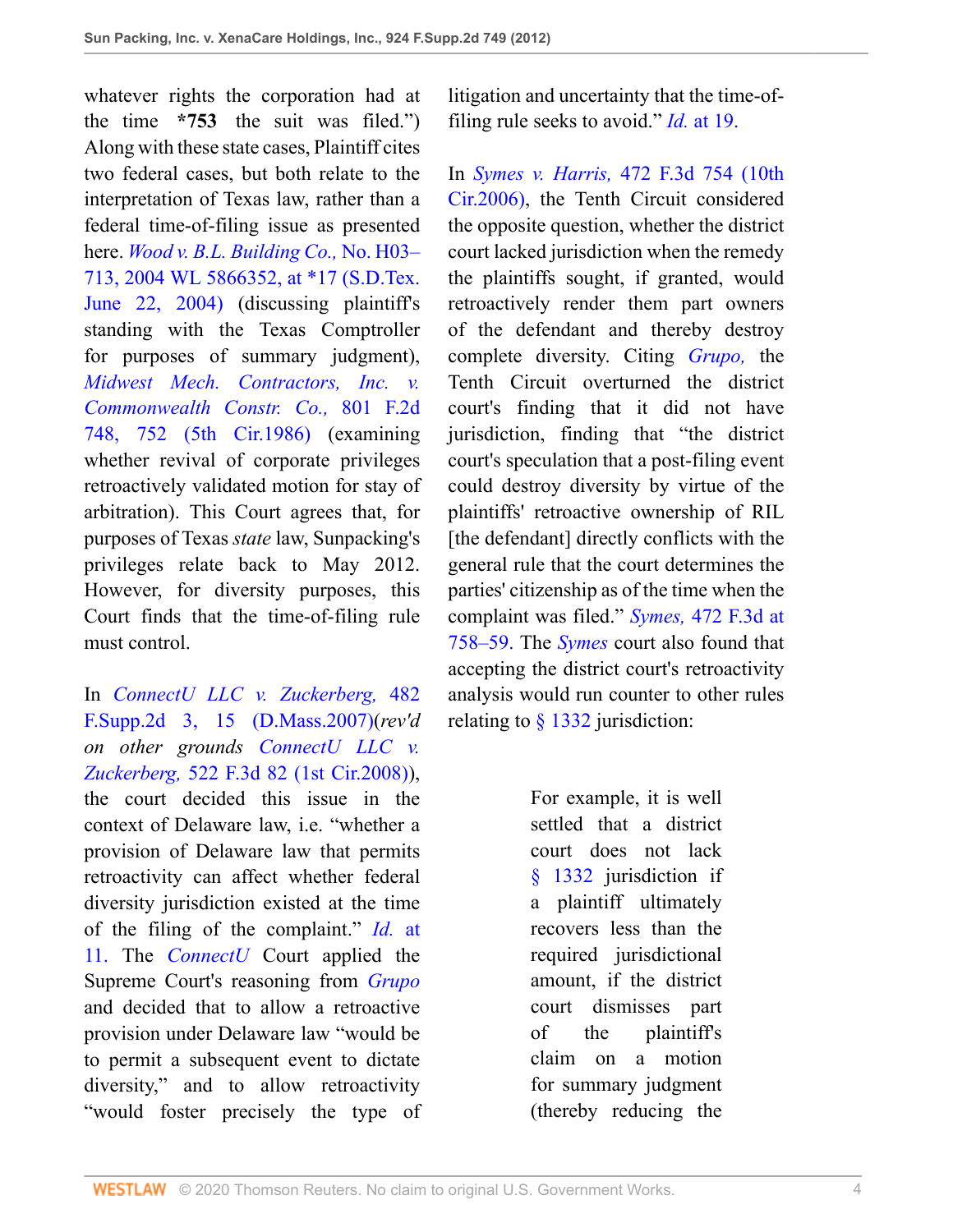plaintiff's remaining claim below the requisite jurisdictional amount), or if the plaintiff's complaint reveals that a perfect defense might be interposed to reduce the alleged amount in controversy below the jurisdictional amount. *Id.* [at 759.](http://www.westlaw.com/Link/Document/FullText?findType=Y&serNum=2010950481&originatingDoc=I87cd8c993fe211e28a21ccb9036b2470&refType=RP&originationContext=document&vr=3.0&rs=cblt1.0&transitionType=DocumentItem&contextData=(sc.UserEnteredCitation))

 The Court finds that there is no dispute that Sun Packing had forfeited its corporate status at the time of filing. The question is whether a federal court should apply a state law's relation-back provision in order to reestablish corporate status for the purposes of determining citizenship. Given the strictness of the time-of-filing rule, the Court finds that it should not rely on a post-filing event, such as the payment of taxes, to determine citizenship at the time of filing. The payment of the taxes after filing is a contingent post-filing event, which means that, until those taxes are paid, it would be unclear if the defect in jurisdiction is cured. An alternative scenario that could have occurred would involve Sun Packing not curing its tax delinquency thus remaining without corporate **\*754** status during the entirety of the lawsuit. Uncertainty as to whether a party would choose to cure a tax delinquency would prevent an early judicial resolution of the issue of jurisdiction. Specifically, for this Court to rely on Texas' relationback provision would foster the very uncertainty that *[Grupo](http://www.westlaw.com/Link/Document/FullText?findType=Y&serNum=2004477014&originatingDoc=I87cd8c993fe211e28a21ccb9036b2470&refType=RP&originationContext=document&vr=3.0&rs=cblt1.0&transitionType=DocumentItem&contextData=(sc.UserEnteredCitation))* and the time-offiling rule seek to avoid.

 The Court next explores the possibility that the parties could still be considered diverse. Even if Sun Packing lost its corporate status due to tax delinquency, this loss may not need to be treated as a loss of citizenship for purposes of diversity jurisdiction. [Federal Rule of](http://www.westlaw.com/Link/Document/FullText?findType=L&pubNum=1004365&cite=USFRCPR17&originatingDoc=I87cd8c993fe211e28a21ccb9036b2470&refType=LQ&originationContext=document&vr=3.0&rs=cblt1.0&transitionType=DocumentItem&contextData=(sc.UserEnteredCitation)) [Civil Procedure 17\(b\)](http://www.westlaw.com/Link/Document/FullText?findType=L&pubNum=1004365&cite=USFRCPR17&originatingDoc=I87cd8c993fe211e28a21ccb9036b2470&refType=LQ&originationContext=document&vr=3.0&rs=cblt1.0&transitionType=DocumentItem&contextData=(sc.UserEnteredCitation)) provides that the capacity of a corporation to sue or be sued is determined by the law under which it was organized. In *[Farris v. Sambo's](http://www.westlaw.com/Link/Document/FullText?findType=Y&serNum=1980141952&pubNum=345&originatingDoc=I87cd8c993fe211e28a21ccb9036b2470&refType=RP&fi=co_pp_sp_345_145&originationContext=document&vr=3.0&rs=cblt1.0&transitionType=DocumentItem&contextData=(sc.UserEnteredCitation)#co_pp_sp_345_145) Restaurants, Inc.,* [498 F.Supp. 143, 145](http://www.westlaw.com/Link/Document/FullText?findType=Y&serNum=1980141952&pubNum=345&originatingDoc=I87cd8c993fe211e28a21ccb9036b2470&refType=RP&fi=co_pp_sp_345_145&originationContext=document&vr=3.0&rs=cblt1.0&transitionType=DocumentItem&contextData=(sc.UserEnteredCitation)#co_pp_sp_345_145) [\(N.D.Tex.1980\)](http://www.westlaw.com/Link/Document/FullText?findType=Y&serNum=1980141952&pubNum=345&originatingDoc=I87cd8c993fe211e28a21ccb9036b2470&refType=RP&fi=co_pp_sp_345_145&originationContext=document&vr=3.0&rs=cblt1.0&transitionType=DocumentItem&contextData=(sc.UserEnteredCitation)#co_pp_sp_345_145), the court relied upon *[Erie Railroad Co. v. Tompkins,](http://www.westlaw.com/Link/Document/FullText?findType=Y&serNum=1938121079&pubNum=708&originatingDoc=I87cd8c993fe211e28a21ccb9036b2470&refType=RP&originationContext=document&vr=3.0&rs=cblt1.0&transitionType=DocumentItem&contextData=(sc.UserEnteredCitation))* 304 U.S. [64, 58 S.Ct. 817, 82 L.Ed. 1188 \(1938\),](http://www.westlaw.com/Link/Document/FullText?findType=Y&serNum=1938121079&pubNum=708&originatingDoc=I87cd8c993fe211e28a21ccb9036b2470&refType=RP&originationContext=document&vr=3.0&rs=cblt1.0&transitionType=DocumentItem&contextData=(sc.UserEnteredCitation)) and its progeny to find that, if a state law would prevent a suit, the same lawsuit could not be filed in federal court under diversity jurisdiction. "While technically the corporation may have capacity to sue in the federal court pursuant to [Rule 17\(b\)](http://www.westlaw.com/Link/Document/FullText?findType=L&pubNum=1004365&cite=USFRCPR17&originatingDoc=I87cd8c993fe211e28a21ccb9036b2470&refType=LQ&originationContext=document&vr=3.0&rs=cblt1.0&transitionType=DocumentItem&contextData=(sc.UserEnteredCitation)) it cannot recover where recovery would not be possible in the state court. Any valid state law closing its courts to a foreign corporation which is not qualified to do business in the state must, therefore, be given effect in the federal courts of such state in a case based solely on diversity or alienage jurisdiction." *[Farris,](http://www.westlaw.com/Link/Document/FullText?findType=Y&serNum=1980141952&pubNum=345&originatingDoc=I87cd8c993fe211e28a21ccb9036b2470&refType=RP&fi=co_pp_sp_345_145&originationContext=document&vr=3.0&rs=cblt1.0&transitionType=DocumentItem&contextData=(sc.UserEnteredCitation)#co_pp_sp_345_145)* [498 F.Supp. at 145.](http://www.westlaw.com/Link/Document/FullText?findType=Y&serNum=1980141952&pubNum=345&originatingDoc=I87cd8c993fe211e28a21ccb9036b2470&refType=RP&fi=co_pp_sp_345_145&originationContext=document&vr=3.0&rs=cblt1.0&transitionType=DocumentItem&contextData=(sc.UserEnteredCitation)#co_pp_sp_345_145) Similarly, in *[Woods](http://www.westlaw.com/Link/Document/FullText?findType=Y&serNum=1949119616&pubNum=708&originatingDoc=I87cd8c993fe211e28a21ccb9036b2470&refType=RP&originationContext=document&vr=3.0&rs=cblt1.0&transitionType=DocumentItem&contextData=(sc.UserEnteredCitation)) [v. Interstate Realty Co.,](http://www.westlaw.com/Link/Document/FullText?findType=Y&serNum=1949119616&pubNum=708&originatingDoc=I87cd8c993fe211e28a21ccb9036b2470&refType=RP&originationContext=document&vr=3.0&rs=cblt1.0&transitionType=DocumentItem&contextData=(sc.UserEnteredCitation))* 337 U.S. 535, [69 S.Ct. 1235, 93 L.Ed. 1524 \(1949\),](http://www.westlaw.com/Link/Document/FullText?findType=Y&serNum=1949119616&pubNum=708&originatingDoc=I87cd8c993fe211e28a21ccb9036b2470&refType=RP&originationContext=document&vr=3.0&rs=cblt1.0&transitionType=DocumentItem&contextData=(sc.UserEnteredCitation)) a Tennessee corporation not registered to do business in Mississippi filed a federal diversity action. The Supreme Court held that the Mississippi disqualification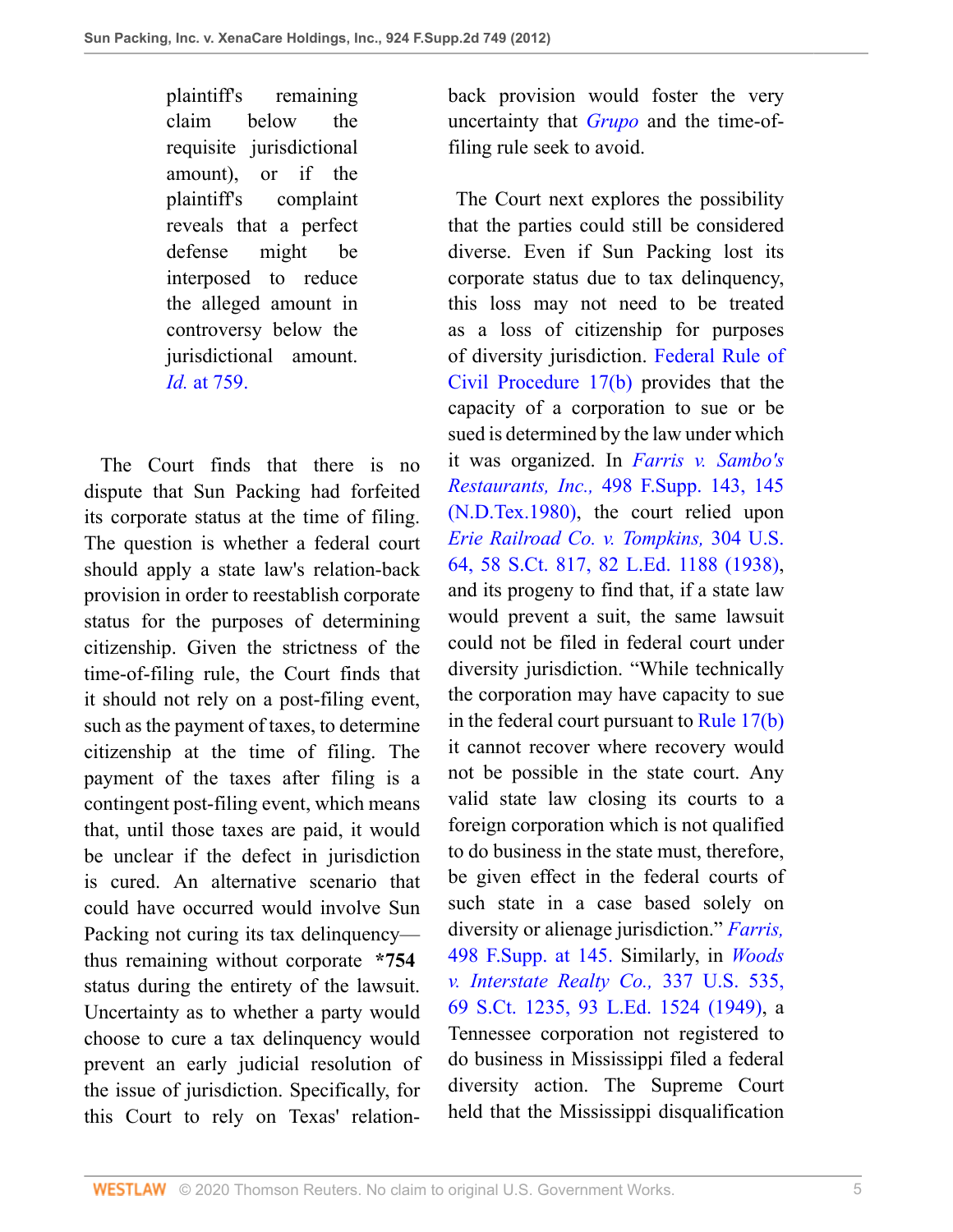statute closed the door to the federal courthouse just as effectively as it closed the door to the state courthouse.

 Thus, the Court turns to state law to determine whether a Texas corporation continues its corporate status for purposes of adversarial proceedings. On first glance, Texas law seems contradictory on this question. Under [Tex. Tax Code](http://www.westlaw.com/Link/Document/FullText?findType=L&pubNum=1000185&cite=TXTXS171.251&originatingDoc=I87cd8c993fe211e28a21ccb9036b2470&refType=LQ&originationContext=document&vr=3.0&rs=cblt1.0&transitionType=DocumentItem&contextData=(sc.UserEnteredCitation)) [§ 171.251,](http://www.westlaw.com/Link/Document/FullText?findType=L&pubNum=1000185&cite=TXTXS171.251&originatingDoc=I87cd8c993fe211e28a21ccb9036b2470&refType=LQ&originationContext=document&vr=3.0&rs=cblt1.0&transitionType=DocumentItem&contextData=(sc.UserEnteredCitation)) the comptroller shall forfeit the corporate privileges of a corporation for failure to pay assessed franchise taxes within 45 days of becoming due. The effect of a forfeiture under [§ 171.251](http://www.westlaw.com/Link/Document/FullText?findType=L&pubNum=1000185&cite=TXTXS171.251&originatingDoc=I87cd8c993fe211e28a21ccb9036b2470&refType=LQ&originationContext=document&vr=3.0&rs=cblt1.0&transitionType=DocumentItem&contextData=(sc.UserEnteredCitation)) is that: (1) the corporation *shall be denied the right to sue or defend in a court of this state;* and (2) each director or officer of the corporation is liable for a debt of the corporation as provided by § 171.255 of this code. [Tex. Tax Code § 171.252](http://www.westlaw.com/Link/Document/FullText?findType=L&pubNum=1000185&cite=TXTXS171.252&originatingDoc=I87cd8c993fe211e28a21ccb9036b2470&refType=LQ&originationContext=document&vr=3.0&rs=cblt1.0&transitionType=DocumentItem&contextData=(sc.UserEnteredCitation)) (emphasis added).

On the other hand, the Texas Business Code entitles a dissolved business to conduct certain activities, including adversarial proceedings, for a three year period. Upon the comptroller's certification, the Secretary of State may then forfeit the corporate charter. [Tex. Tax](http://www.westlaw.com/Link/Document/FullText?findType=L&pubNum=1000185&cite=TXTXS171.309&originatingDoc=I87cd8c993fe211e28a21ccb9036b2470&refType=LQ&originationContext=document&vr=3.0&rs=cblt1.0&transitionType=DocumentItem&contextData=(sc.UserEnteredCitation)) [Code § 171.309.](http://www.westlaw.com/Link/Document/FullText?findType=L&pubNum=1000185&cite=TXTXS171.309&originatingDoc=I87cd8c993fe211e28a21ccb9036b2470&refType=LQ&originationContext=document&vr=3.0&rs=cblt1.0&transitionType=DocumentItem&contextData=(sc.UserEnteredCitation)) Forfeiture of a corporate charter for non-payment of taxes acts as a dissolution of the corporation. See V.A.T.S. Bus.Corp.Act, Art. 7.01B(1). Under the Tex.Bus.Corp.Act, Art. 7.01B(1), a corporation may be dissolved by order of the Secretary of the State when it is established that the corporation has failed to file any report within the time required by law, or *has failed to*

*pay any fees, franchise taxes or penalties proscribed by law* when the same have become due and payable. (emphasis added). Under the Tex.Bus.Corp.Act, Art. 7.12A(1)-(4), a dissolved corporation shall continue its corporate existence for a period of three years from the date of dissolution for a number of purposes, including prosecuting or defending in its corporate name any action or proceeding by or against the dissolved corporation.

**\*755** Very few cases have discussed the interplay between dissolution under the Tex. Tax Code and the Tex. Bus. Corp. Act. The state court in *[Mobile Homes of](http://www.westlaw.com/Link/Document/FullText?findType=Y&serNum=1975135111&pubNum=713&originatingDoc=I87cd8c993fe211e28a21ccb9036b2470&refType=RP&fi=co_pp_sp_713_849&originationContext=document&vr=3.0&rs=cblt1.0&transitionType=DocumentItem&contextData=(sc.UserEnteredCitation)#co_pp_sp_713_849) [America, Inc. v. Easy Living, Inc.,](http://www.westlaw.com/Link/Document/FullText?findType=Y&serNum=1975135111&pubNum=713&originatingDoc=I87cd8c993fe211e28a21ccb9036b2470&refType=RP&fi=co_pp_sp_713_849&originationContext=document&vr=3.0&rs=cblt1.0&transitionType=DocumentItem&contextData=(sc.UserEnteredCitation)#co_pp_sp_713_849)* 527 [S.W.2d 847, 849–50 \(Tex.Civ.App.1975\),](http://www.westlaw.com/Link/Document/FullText?findType=Y&serNum=1975135111&pubNum=713&originatingDoc=I87cd8c993fe211e28a21ccb9036b2470&refType=RP&fi=co_pp_sp_713_849&originationContext=document&vr=3.0&rs=cblt1.0&transitionType=DocumentItem&contextData=(sc.UserEnteredCitation)#co_pp_sp_713_849) analyzed this question, but it was prior to the 1996 amendment to the Tex. Bus. Corp. Act, which amended the Act to include corporations that had failed to pay franchise taxes. After the 1996 amendment, corporations that failed to pay franchise taxes were considered as 'dissolved' within the meaning of article 7.12. Because corporations which failed to pay franchise taxes were not yet included in the Act in 1975, the *[Mobile](http://www.westlaw.com/Link/Document/FullText?findType=Y&serNum=1975135111&originatingDoc=I87cd8c993fe211e28a21ccb9036b2470&refType=RP&originationContext=document&vr=3.0&rs=cblt1.0&transitionType=DocumentItem&contextData=(sc.UserEnteredCitation)) [Homes](http://www.westlaw.com/Link/Document/FullText?findType=Y&serNum=1975135111&originatingDoc=I87cd8c993fe211e28a21ccb9036b2470&refType=RP&originationContext=document&vr=3.0&rs=cblt1.0&transitionType=DocumentItem&contextData=(sc.UserEnteredCitation))* court found that the Tex. Bus. Corp. Act did not apply, and thus, Mobile Homes could not bring suit in state court.

The bankruptcy court in the Northern District of Texas analyzed this interplay post–1996. *[In re ABZ Ins. Services, Inc.,](http://www.westlaw.com/Link/Document/FullText?findType=Y&serNum=2000062897&pubNum=164&originatingDoc=I87cd8c993fe211e28a21ccb9036b2470&refType=RP&originationContext=document&vr=3.0&rs=cblt1.0&transitionType=DocumentItem&contextData=(sc.UserEnteredCitation))* [245 B.R. 255 \(Bankr.N.D.Tex.2000\)](http://www.westlaw.com/Link/Document/FullText?findType=Y&serNum=2000062897&pubNum=164&originatingDoc=I87cd8c993fe211e28a21ccb9036b2470&refType=RP&originationContext=document&vr=3.0&rs=cblt1.0&transitionType=DocumentItem&contextData=(sc.UserEnteredCitation)). In essence, the Court found that there are two separate steps to forfeiture: first, the Comptroller of Public Accounts forfeits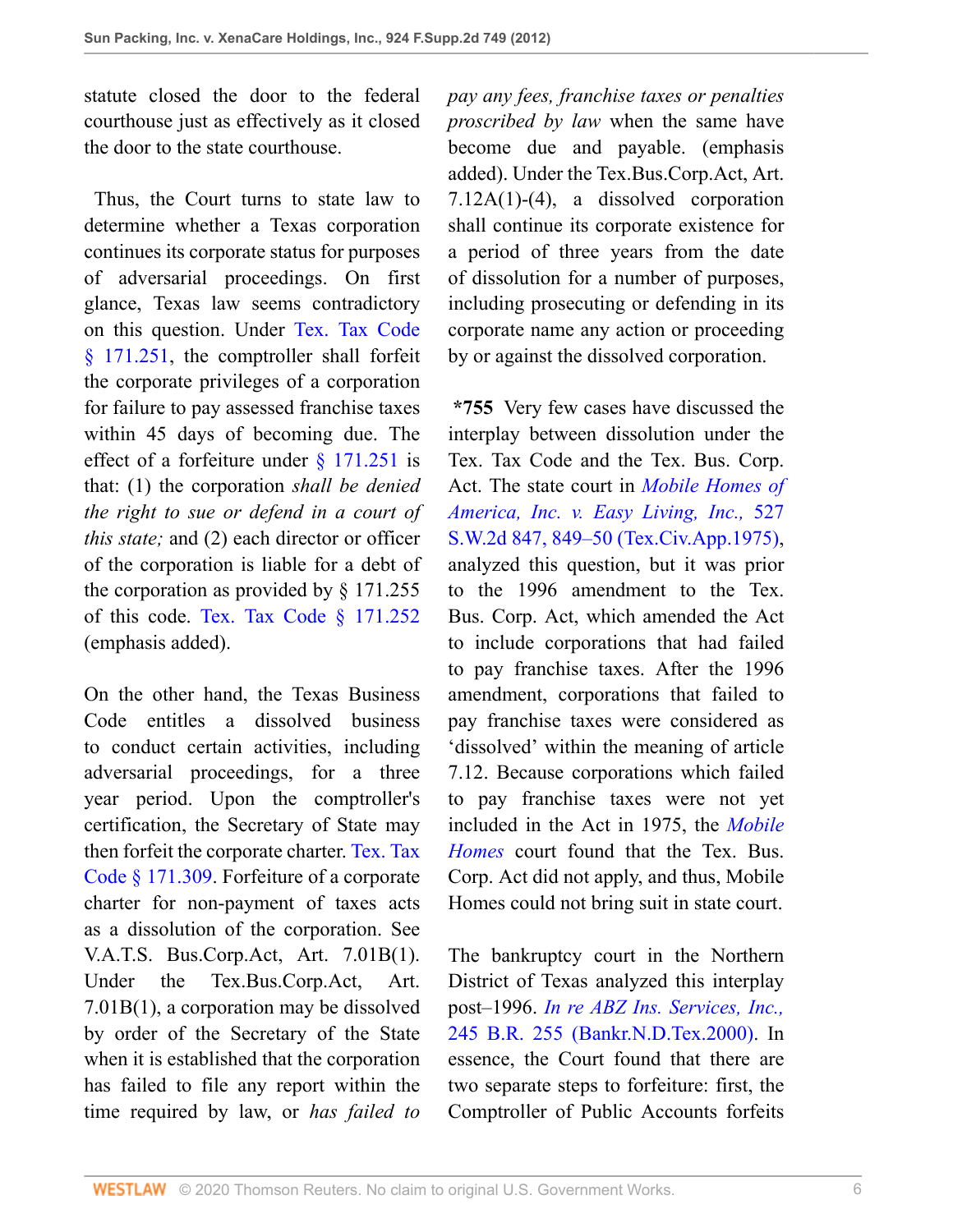the corporation's privileges, and second, the Secretary of State forfeits the charter. In order harmoniously to interpret the Tex. Tax Code and the Tex. Bus. Corp. Act, the court found that the state Comptroller shall forfeit a corporation's privileges if the franchise tax report is not filed or the fee is unpaid. In such event, the corporation does not have the right to sue or defend a suit in court. Plaintiff acquired this status when the Comptroller recorded a lien against Sun Packing for delinquent franchise taxes on or about April [1](#page-6-0)8, 2012.<sup>1</sup> (Doc. No. 36–1.)

<span id="page-6-1"></span><span id="page-6-0"></span>[1](#page-6-1) The Court notes that the date the Comptroller forfeited Sun Packing's privileges may have been as early as March 29, 2012. The Secretary of State found that "the Comptroller of Public Accounts determined that the taxable entity has not revived its forfeited privileges within 120 days after the date that the privileges were forfeited." (Doc. No. 35–2.) The Secretary of State forfeited the charter on July 27, 2012. Calculating backwards, 120 days before that date is March 29, 2012, the date on or about which the Comptroller may have first recorded the delinquency, by Defendants' estimation. Even if the Court proceeds from the date the Comptroller recorded a lien against Sun Packing, the date suggested by Plaintiff, Sun Packing's date of filing this suit is still after the Comptroller's actions and before the Secretary of State took action.

Following the Comptroller's actions, the Secretary of State may forfeit the charter and thus dissolve the corporation under 7.12F(1) of the Tex. Bus. Corp. Act. Such dissolution occurred on July 27, 2012. (Doc. No. 35–2.) The dissolution gave Sun Packing the limited rights to sue and be sued for three years, even if they had never cured their delinquent tax status. But in the period between April 18, 2012 and July 27, 2012, the period in which

Sun Packing filed this suit, the Secretary of State had not yet acted. The Tax Code controlled, meaning Sun Packing did not yet have the corporate rights to sue as a dissolved corporation. Given that Sun Packing did not have the right to sue Defendants, the Court finds it was not the real party in interest, and that Sun Packing's stockholder was the only entity who had the right to sue during that window. The passing of the right to sue to stockholders is discussed in the case of *[Favorite Oil Co. of Beaumont &](http://www.westlaw.com/Link/Document/FullText?findType=Y&serNum=1913013794&pubNum=712&originatingDoc=I87cd8c993fe211e28a21ccb9036b2470&refType=RP&fi=co_pp_sp_712_424&originationContext=document&vr=3.0&rs=cblt1.0&transitionType=DocumentItem&contextData=(sc.UserEnteredCitation)#co_pp_sp_712_424) [Cleburne v. Jef. Chaison Townsite Co.,](http://www.westlaw.com/Link/Document/FullText?findType=Y&serNum=1913013794&pubNum=712&originatingDoc=I87cd8c993fe211e28a21ccb9036b2470&refType=RP&fi=co_pp_sp_712_424&originationContext=document&vr=3.0&rs=cblt1.0&transitionType=DocumentItem&contextData=(sc.UserEnteredCitation)#co_pp_sp_712_424)* [162 S.W. 423, 424 \(Tex.Civ.App.1913\),](http://www.westlaw.com/Link/Document/FullText?findType=Y&serNum=1913013794&pubNum=712&originatingDoc=I87cd8c993fe211e28a21ccb9036b2470&refType=RP&fi=co_pp_sp_712_424&originationContext=document&vr=3.0&rs=cblt1.0&transitionType=DocumentItem&contextData=(sc.UserEnteredCitation)#co_pp_sp_712_424) which specifically considered the case of a forfeiture due to delinquent franchise taxes. The court expressed that "the right to institute this suit was denied [to] the corporation by the express terms of the statute ... We think that in such case, not on account of refusal, but on account of the inability of the corporation to sue under the rule stated, a court of equity should entertain a suit by stockholders **\*756** when necessary to prevent a failure of justice." *Id.* [at 424.](http://www.westlaw.com/Link/Document/FullText?findType=Y&serNum=1913013794&originatingDoc=I87cd8c993fe211e28a21ccb9036b2470&refType=RP&originationContext=document&vr=3.0&rs=cblt1.0&transitionType=DocumentItem&contextData=(sc.UserEnteredCitation)) *See also [Canadian](http://www.westlaw.com/Link/Document/FullText?findType=Y&serNum=1915014864&pubNum=712&originatingDoc=I87cd8c993fe211e28a21ccb9036b2470&refType=RP&fi=co_pp_sp_712_838&originationContext=document&vr=3.0&rs=cblt1.0&transitionType=DocumentItem&contextData=(sc.UserEnteredCitation)#co_pp_sp_712_838) [Country Club v. Johnson,](http://www.westlaw.com/Link/Document/FullText?findType=Y&serNum=1915014864&pubNum=712&originatingDoc=I87cd8c993fe211e28a21ccb9036b2470&refType=RP&fi=co_pp_sp_712_838&originationContext=document&vr=3.0&rs=cblt1.0&transitionType=DocumentItem&contextData=(sc.UserEnteredCitation)#co_pp_sp_712_838)* 176 S.W. 835, [838 \(Tex.Civ.App.1915\);](http://www.westlaw.com/Link/Document/FullText?findType=Y&serNum=1915014864&pubNum=712&originatingDoc=I87cd8c993fe211e28a21ccb9036b2470&refType=RP&fi=co_pp_sp_712_838&originationContext=document&vr=3.0&rs=cblt1.0&transitionType=DocumentItem&contextData=(sc.UserEnteredCitation)#co_pp_sp_712_838) *[Fed. Crude Oil](http://www.westlaw.com/Link/Document/FullText?findType=Y&serNum=1932102077&pubNum=713&originatingDoc=I87cd8c993fe211e28a21ccb9036b2470&refType=RP&fi=co_pp_sp_713_63&originationContext=document&vr=3.0&rs=cblt1.0&transitionType=DocumentItem&contextData=(sc.UserEnteredCitation)#co_pp_sp_713_63) [Co. v. Yount–Lee Oil Co.,](http://www.westlaw.com/Link/Document/FullText?findType=Y&serNum=1932102077&pubNum=713&originatingDoc=I87cd8c993fe211e28a21ccb9036b2470&refType=RP&fi=co_pp_sp_713_63&originationContext=document&vr=3.0&rs=cblt1.0&transitionType=DocumentItem&contextData=(sc.UserEnteredCitation)#co_pp_sp_713_63)* 122 Tex. 21, [36, 52 S.W.2d 56, 63 \(1932\);](http://www.westlaw.com/Link/Document/FullText?findType=Y&serNum=1932102077&pubNum=713&originatingDoc=I87cd8c993fe211e28a21ccb9036b2470&refType=RP&fi=co_pp_sp_713_63&originationContext=document&vr=3.0&rs=cblt1.0&transitionType=DocumentItem&contextData=(sc.UserEnteredCitation)#co_pp_sp_713_63) *Maldonado v. Zamudio,* 1983 U.S. Dist. Lexis 16336, at \*3 (S.D.Tex.1983); *[Pratt–Hewit Oil](http://www.westlaw.com/Link/Document/FullText?findType=Y&serNum=1932102091&pubNum=713&originatingDoc=I87cd8c993fe211e28a21ccb9036b2470&refType=RP&fi=co_pp_sp_713_65&originationContext=document&vr=3.0&rs=cblt1.0&transitionType=DocumentItem&contextData=(sc.UserEnteredCitation)#co_pp_sp_713_65) Corp. v. Hewit,* [122 Tex. 38, 42, 52 S.W.2d](http://www.westlaw.com/Link/Document/FullText?findType=Y&serNum=1932102091&pubNum=713&originatingDoc=I87cd8c993fe211e28a21ccb9036b2470&refType=RP&fi=co_pp_sp_713_65&originationContext=document&vr=3.0&rs=cblt1.0&transitionType=DocumentItem&contextData=(sc.UserEnteredCitation)#co_pp_sp_713_65) [64, 65 \(1932\);](http://www.westlaw.com/Link/Document/FullText?findType=Y&serNum=1932102091&pubNum=713&originatingDoc=I87cd8c993fe211e28a21ccb9036b2470&refType=RP&fi=co_pp_sp_713_65&originationContext=document&vr=3.0&rs=cblt1.0&transitionType=DocumentItem&contextData=(sc.UserEnteredCitation)#co_pp_sp_713_65) *[Humble Oil & Ref. Co.](http://www.westlaw.com/Link/Document/FullText?findType=Y&serNum=1951101995&pubNum=713&originatingDoc=I87cd8c993fe211e28a21ccb9036b2470&refType=RP&fi=co_pp_sp_713_894&originationContext=document&vr=3.0&rs=cblt1.0&transitionType=DocumentItem&contextData=(sc.UserEnteredCitation)#co_pp_sp_713_894) v. Blankenburg,* [149 Tex. 498, 503, 235](http://www.westlaw.com/Link/Document/FullText?findType=Y&serNum=1951101995&pubNum=713&originatingDoc=I87cd8c993fe211e28a21ccb9036b2470&refType=RP&fi=co_pp_sp_713_894&originationContext=document&vr=3.0&rs=cblt1.0&transitionType=DocumentItem&contextData=(sc.UserEnteredCitation)#co_pp_sp_713_894) [S.W.2d 891, 894 \(1951\)](http://www.westlaw.com/Link/Document/FullText?findType=Y&serNum=1951101995&pubNum=713&originatingDoc=I87cd8c993fe211e28a21ccb9036b2470&refType=RP&fi=co_pp_sp_713_894&originationContext=document&vr=3.0&rs=cblt1.0&transitionType=DocumentItem&contextData=(sc.UserEnteredCitation)#co_pp_sp_713_894).

 Thus, the Court inquires into the citizenship of Sun Packing's stockholder.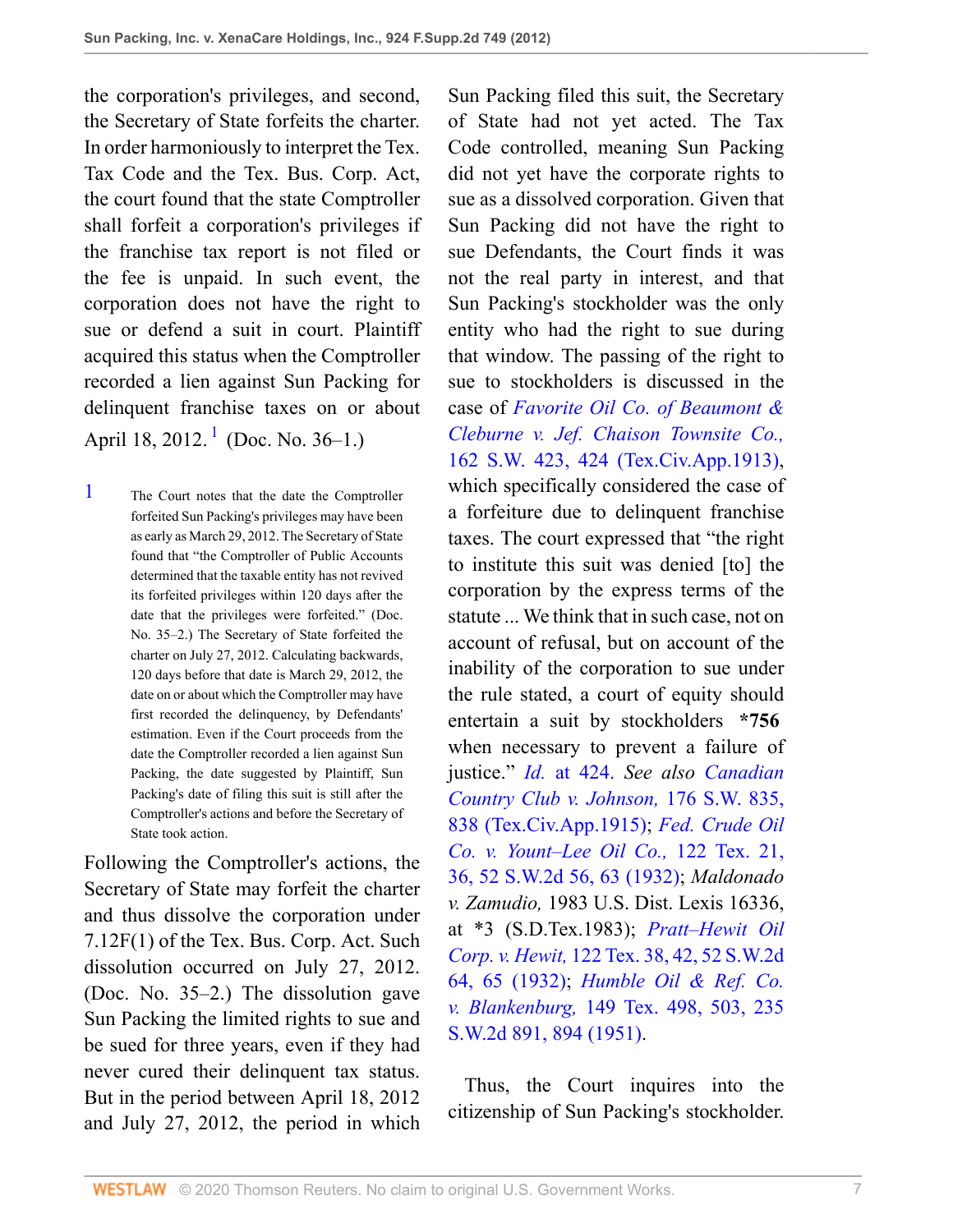On the day this lawsuit was filed, May 25, 2012, Sun Packing had one stockholder, Jon Grossman. (Jon Grossman Dep., 37:1–3.) For the purpose of determining diversity jurisdiction, Mr. Grossman's citizenship is equal to his domicile. *[Coury](http://www.westlaw.com/Link/Document/FullText?findType=Y&serNum=1996128292&pubNum=506&originatingDoc=I87cd8c993fe211e28a21ccb9036b2470&refType=RP&fi=co_pp_sp_506_249&originationContext=document&vr=3.0&rs=cblt1.0&transitionType=DocumentItem&contextData=(sc.UserEnteredCitation)#co_pp_sp_506_249) v. Prot,* [85 F.3d 244, 249 \(5th Cir.1996\)](http://www.westlaw.com/Link/Document/FullText?findType=Y&serNum=1996128292&pubNum=506&originatingDoc=I87cd8c993fe211e28a21ccb9036b2470&refType=RP&fi=co_pp_sp_506_249&originationContext=document&vr=3.0&rs=cblt1.0&transitionType=DocumentItem&contextData=(sc.UserEnteredCitation)#co_pp_sp_506_249) ( "with few exceptions, state citizenship for diversity purposes is regarded as synonymous with domicile.") Domicile is determined by a two-part test: (1) the residence of the party in a state and (2) the intent of the party to remain there indefinitely. Specifically, the court must evaluate a variety of factors, which may include the places where: (1) the litigant exercises civil and political rights, (2) pays taxes, (3) owns real and personal property, (4) has driver's and other licenses, (5) maintains bank accounts, (6) belongs to clubs and churches, (7) has places of business or employment, and (8) maintains a home for his family. *[Coury,](http://www.westlaw.com/Link/Document/FullText?findType=Y&serNum=1996128292&pubNum=506&originatingDoc=I87cd8c993fe211e28a21ccb9036b2470&refType=RP&fi=co_pp_sp_506_251&originationContext=document&vr=3.0&rs=cblt1.0&transitionType=DocumentItem&contextData=(sc.UserEnteredCitation)#co_pp_sp_506_251)* [85 F.3d at 251.](http://www.westlaw.com/Link/Document/FullText?findType=Y&serNum=1996128292&pubNum=506&originatingDoc=I87cd8c993fe211e28a21ccb9036b2470&refType=RP&fi=co_pp_sp_506_251&originationContext=document&vr=3.0&rs=cblt1.0&transitionType=DocumentItem&contextData=(sc.UserEnteredCitation)#co_pp_sp_506_251) Although Mr. Grossman refused to answer questions related to his bank account, his membership in a church or synagogue, his mailing address on income tax returns, and the four Florida companies that he controls, it is clear that Mr. Grossman should be considered a citizen of Florida. It is undisputed that he owns real property in Florida, on which he pays local property taxes, and on which he claims a homestead exemption. (Grossman Dep. 25:12–17; 68–7:10.) Mr. Grossman also has a current Florida drivers license (Doc. No. 35– 3) and is registered to vote in Florida (Grossman Dep. 16:13–14).Plaintiff does not dispute that XenaCare, Rizzo, Story,

and Markley all reside in Florida. (Compl. 2–6.) Because of Mr. Grossman's Florida citizenship, complete diversity is destroyed and this Court does not have subject matter jurisdiction.

*[Grupo](http://www.westlaw.com/Link/Document/FullText?findType=Y&serNum=2004477014&originatingDoc=I87cd8c993fe211e28a21ccb9036b2470&refType=RP&originationContext=document&vr=3.0&rs=cblt1.0&transitionType=DocumentItem&contextData=(sc.UserEnteredCitation))* acknowledges that, if there is no other bar to re-filing the case, the plaintiff can re-file the same action in the same district court. *Grupo,* [541 U.S.](http://www.westlaw.com/Link/Document/FullText?findType=Y&serNum=2004477014&pubNum=708&originatingDoc=I87cd8c993fe211e28a21ccb9036b2470&refType=RP&originationContext=document&vr=3.0&rs=cblt1.0&transitionType=DocumentItem&contextData=(sc.UserEnteredCitation)) [at 581, 124 S.Ct. 1920](http://www.westlaw.com/Link/Document/FullText?findType=Y&serNum=2004477014&pubNum=708&originatingDoc=I87cd8c993fe211e28a21ccb9036b2470&refType=RP&originationContext=document&vr=3.0&rs=cblt1.0&transitionType=DocumentItem&contextData=(sc.UserEnteredCitation)) ("even if the parties run the case through complete 'relitigation in the very same District Court in which it was first filed in 1997,' the 'waste' will not be great. Having been through three years of discovery and pretrial motions in the current case, the parties would most likely proceed promptly to trial."); *see also [Castillo](http://www.westlaw.com/Link/Document/FullText?findType=Y&serNum=2020670152&pubNum=0000999&originatingDoc=I87cd8c993fe211e28a21ccb9036b2470&refType=RP&originationContext=document&vr=3.0&rs=cblt1.0&transitionType=DocumentItem&contextData=(sc.UserEnteredCitation)) [Grand LLC v. Sheraton Operating Corp.,](http://www.westlaw.com/Link/Document/FullText?findType=Y&serNum=2020670152&pubNum=0000999&originatingDoc=I87cd8c993fe211e28a21ccb9036b2470&refType=RP&originationContext=document&vr=3.0&rs=cblt1.0&transitionType=DocumentItem&contextData=(sc.UserEnteredCitation))* [2009 WL 4667104 \(S.D.N.Y. Dec. 9,](http://www.westlaw.com/Link/Document/FullText?findType=Y&serNum=2020670152&pubNum=0000999&originatingDoc=I87cd8c993fe211e28a21ccb9036b2470&refType=RP&originationContext=document&vr=3.0&rs=cblt1.0&transitionType=DocumentItem&contextData=(sc.UserEnteredCitation)) [2009\)](http://www.westlaw.com/Link/Document/FullText?findType=Y&serNum=2020670152&pubNum=0000999&originatingDoc=I87cd8c993fe211e28a21ccb9036b2470&refType=RP&originationContext=document&vr=3.0&rs=cblt1.0&transitionType=DocumentItem&contextData=(sc.UserEnteredCitation)). Additionally, a dismissal for lack of subject matter jurisdiction is without prejudice to a plaintiff's right to refile his case in a court of proper jurisdiction. *[Ramming v. United States,](http://www.westlaw.com/Link/Document/FullText?findType=Y&serNum=2002087977&pubNum=506&originatingDoc=I87cd8c993fe211e28a21ccb9036b2470&refType=RP&fi=co_pp_sp_506_161&originationContext=document&vr=3.0&rs=cblt1.0&transitionType=DocumentItem&contextData=(sc.UserEnteredCitation)#co_pp_sp_506_161)* 281 F.3d 158, [161 \(5th Cir.2001\);](http://www.westlaw.com/Link/Document/FullText?findType=Y&serNum=2002087977&pubNum=506&originatingDoc=I87cd8c993fe211e28a21ccb9036b2470&refType=RP&fi=co_pp_sp_506_161&originationContext=document&vr=3.0&rs=cblt1.0&transitionType=DocumentItem&contextData=(sc.UserEnteredCitation)#co_pp_sp_506_161) *[Voisin's Oyster House,](http://www.westlaw.com/Link/Document/FullText?findType=Y&serNum=1986145420&pubNum=350&originatingDoc=I87cd8c993fe211e28a21ccb9036b2470&refType=RP&fi=co_pp_sp_350_188&originationContext=document&vr=3.0&rs=cblt1.0&transitionType=DocumentItem&contextData=(sc.UserEnteredCitation)#co_pp_sp_350_188) Inc. v. Guidry,* [799 F.2d 183, 188 \(5th](http://www.westlaw.com/Link/Document/FullText?findType=Y&serNum=1986145420&pubNum=350&originatingDoc=I87cd8c993fe211e28a21ccb9036b2470&refType=RP&fi=co_pp_sp_350_188&originationContext=document&vr=3.0&rs=cblt1.0&transitionType=DocumentItem&contextData=(sc.UserEnteredCitation)#co_pp_sp_350_188) [Cir.1986\)](http://www.westlaw.com/Link/Document/FullText?findType=Y&serNum=1986145420&pubNum=350&originatingDoc=I87cd8c993fe211e28a21ccb9036b2470&refType=RP&fi=co_pp_sp_350_188&originationContext=document&vr=3.0&rs=cblt1.0&transitionType=DocumentItem&contextData=(sc.UserEnteredCitation)#co_pp_sp_350_188).

#### **IV. CONCLUSION**

Finding no basis for subject matter jurisdiction, the Court **GRANTS** Defendants' Motion and dismisses Plaintiff's claims without prejudice.

#### **IT IS SO ORDERED.**